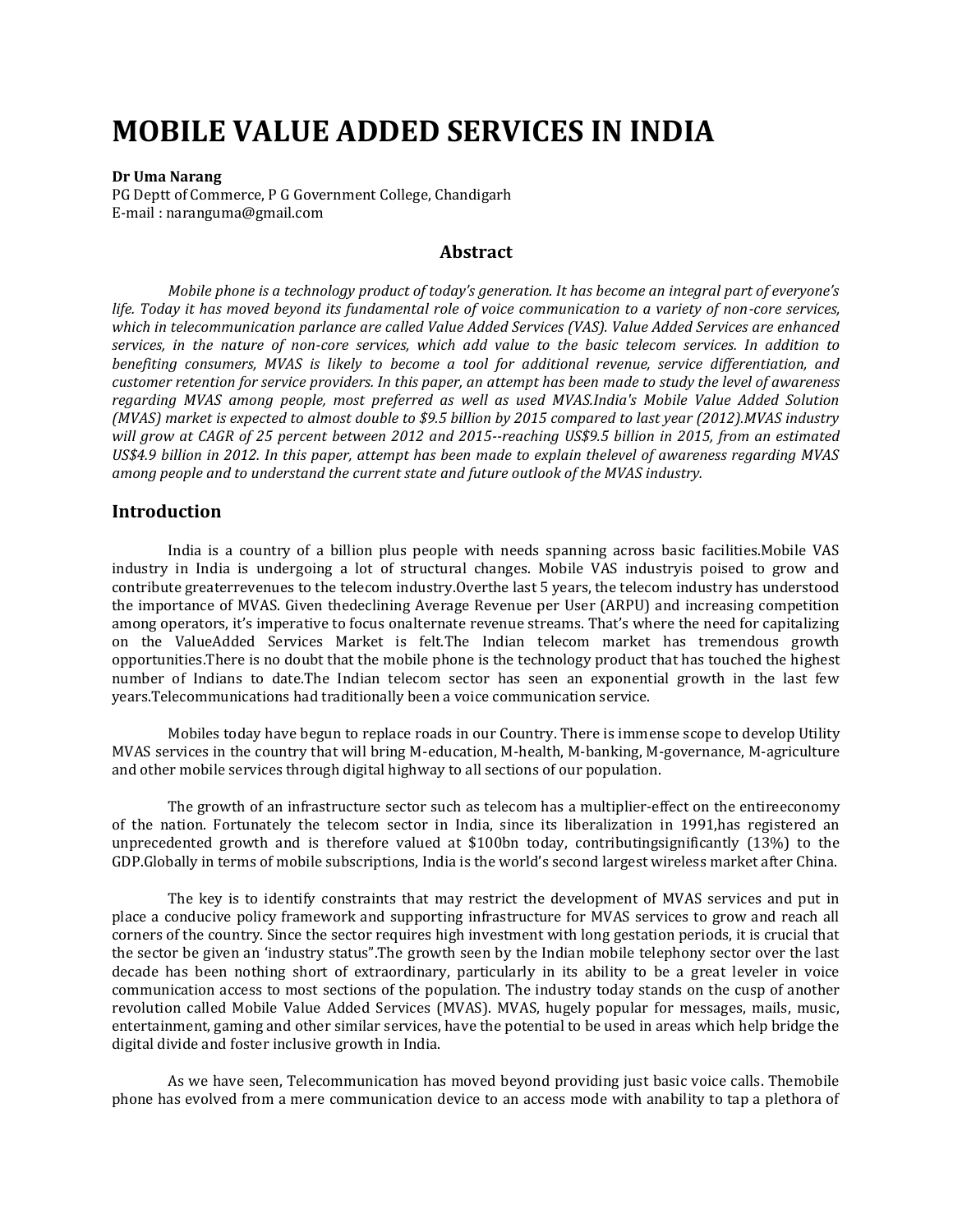information and services available in the ecosystem. This is thereason why it is now being referred to as the 'fourth screen', after Cinema halls, Television andPC.

While the television screen dominated our lives for the longest time, and the PC and the internet empowered urban India totake its place on the global business stage, it is the mobile phone that Indians have taken up with gusto. The current status and growth indices are shown in the following:

# **Growth and Current Status**

Number of Mobile Phone Subscribers in India (Millions)



In recent years, the mobile phone hasbecome a ubiquitous communicationchan nel (Friedrich et al. 2009). Thepenetration and

adoption of mobile isalmost 100% in many western and fewAsian countries (Netsize, 2009). In India as on Feb 2010 mobile phone

subscriberbase was 558 million, out of which 407.9million were GSM users and remaining150 million were CDMA users (COAI,2010).

The number of telephone subscribers in India reached 874.68 million at the end of May 2011 out of which 840.28 million are wireless subscribers.Thelow cost of the mobile device and service ensure the masses can avail the services through MVAS platform.The significant change in lifestyle, changing user habits and increasing popularity of social networking sites etc. are shaping future telecom industry. The mobile phone industry has been reporting a continuous increase in penetration as shown in the chart below.



# **Mobile Phone Penetration in India:**

*Source: TRAI*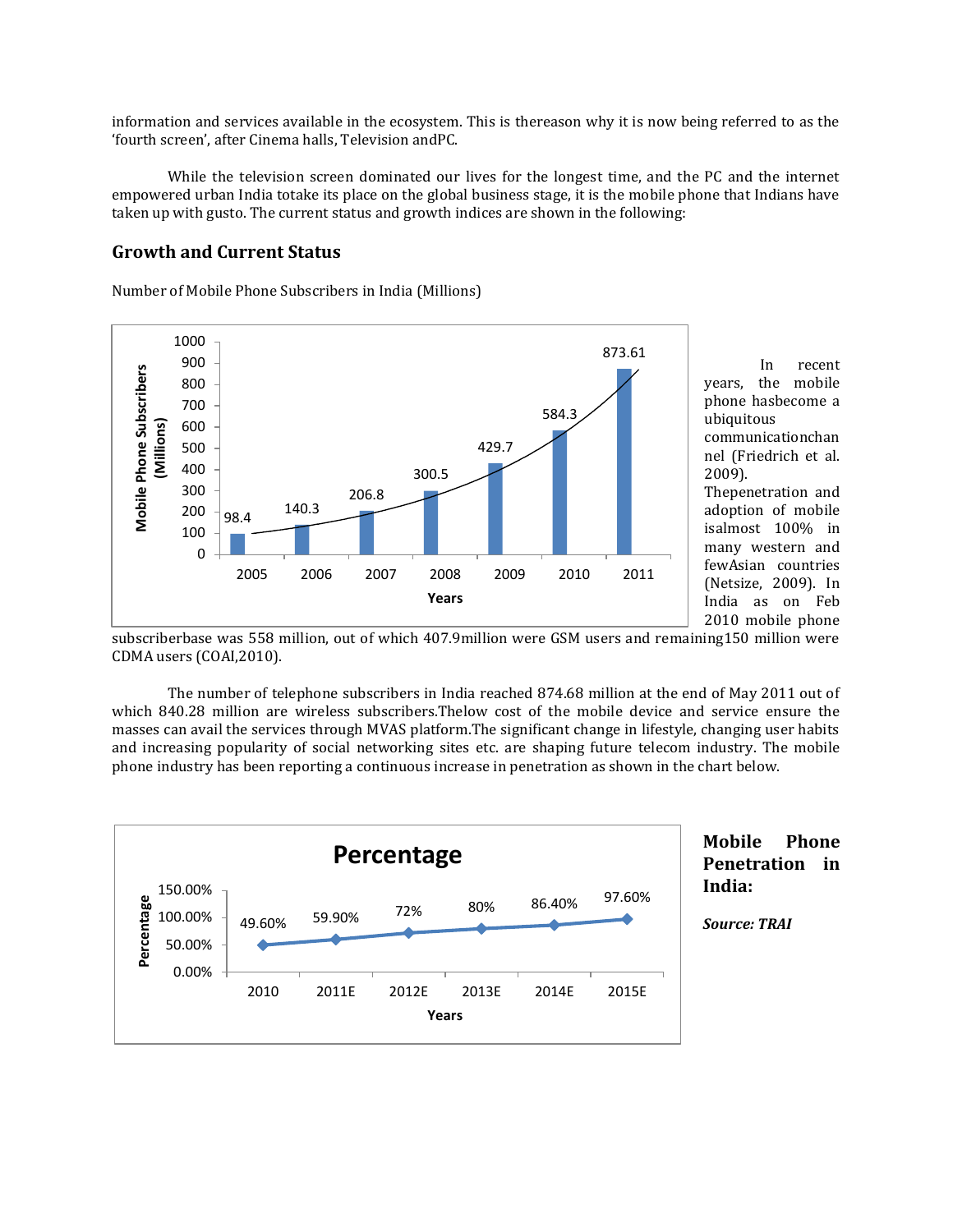MVAS includes all services including ring tones, SMS, music, internet browsing, games etc., provided to the end customers beyond standard voice calls. There is huge potential in MVAS in India and it is estimated that the Indian Mobile Value Added Services (MVAS) industry is estimated to grow to Rs. 48,200 crores by 2015 from the estimated size of Rs. 12,200 croresin 2010 (Refer figure given below).



#### **Mobile Value Added Service Market in India (Rs. Crores)**

**MVAS service can be divided into three categories:**

Information Based Services are primarily those services in which the mobile phone is used to disseminate information to the public at large. The

consumer plays a passive role in information based services. e.g., Epidemic Alerts, Disaster Management updates etc.

Application Based Services are primarily those services which have some level of interactivity and entail the end users (subscribers) playing an active role to consume the service e.g., Checking status of payments, Language training on the mobile, etc.

Enablement Based Services are primarily those services that enable the mobile phone to deliver services almost similar to those provided through a physical infrastructure. In this category, the mobile phone forms a close substitute of the physical channel available for delivery of the service e.g., Person-to-person payments. In most cases, these types of services would require an enhanced safety mechanism, including highly secure encryption technologies.

There is no doubt that the prices of mobile phones have reduced to a great extent. Even smart phones and i-phones(3 G Enabled Handsets) are available at affordable prices. Service providers are facing tough competition in the market due to awareness amongst consumers for quality and diverse services. They have realized that only those will survive which will provide value added services and maintain quality standards.

Now-a-days, consumers are aware of the latest technological developments in mobile phones. With the increase in the development of smart phones and i-phones (3 G Enabled Handsets), the penetration in both urban and rural areas has been increasing. In order to provide information at affordable prices, the demand has been seen not only in educational institutions, banks etc. but also in hospitals as well.

# **Objectives of the study are:**

- To study the level of awareness regarding MVAS among people
- To study what kind of MVAS the people are using
- To understand the current state and future outlook of the MVAS industry
- Data Collection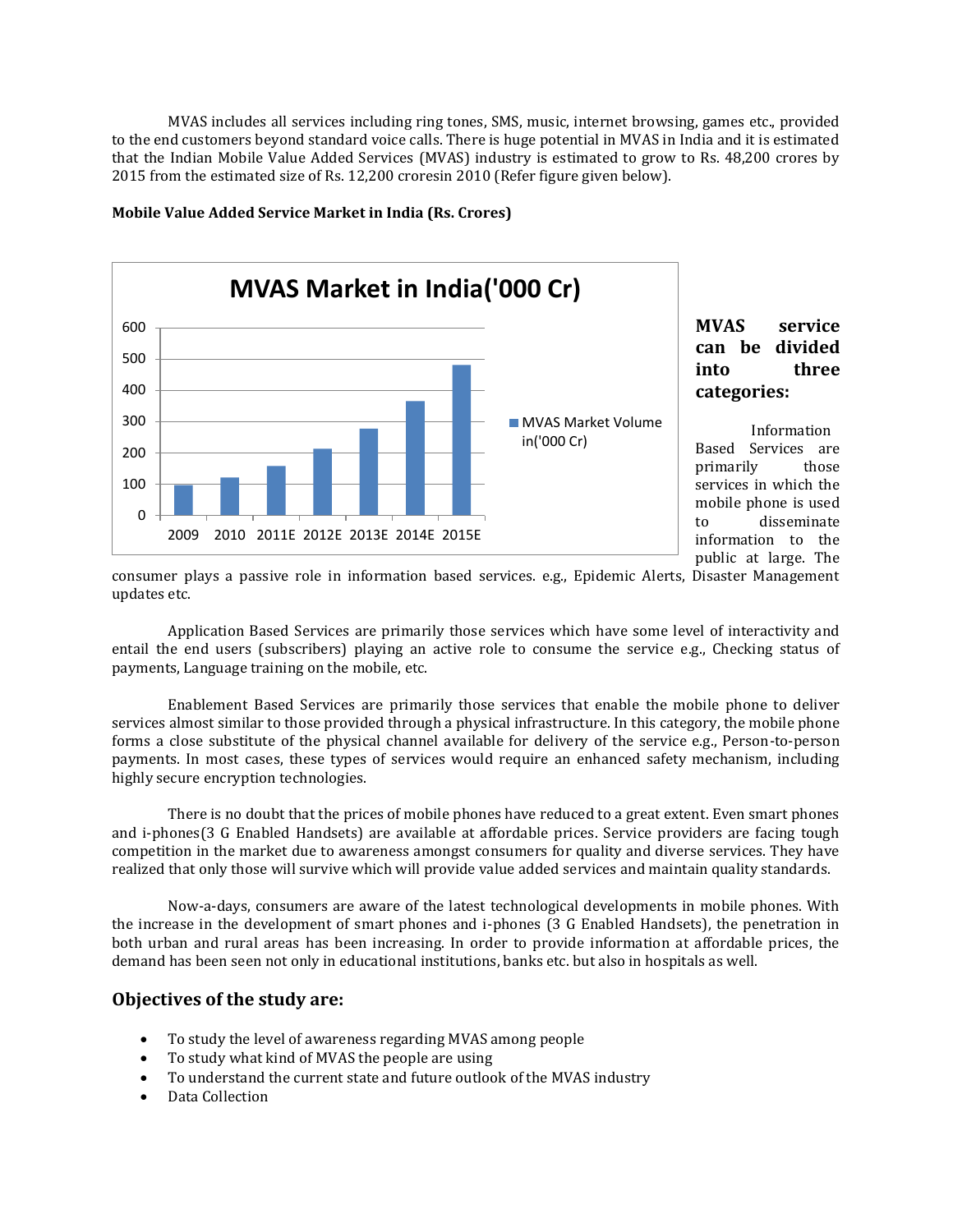A sample size of 100 persons between the age of 18 - 40 has been selected. The data has been collected with the help of questionnaire and observation. The study has been restricted to Chandigarh only.

# **Analysis and Interpretation**

- 1. 100% respondents were using mobile phones and 35% of the respondents were having dual sim handsets and 44% of the respondents were having two handsets.
- 2. 75% of the respondents said that mobile phone has become a necessity, 25% of the respondents said that mobile phone is a status symbol and they change their mobiles within a short period of time.
- 3. 69% of the respondents change their mobile phone within a period of few months of usage, 22% change their mobile phones within a year and 9% change their phones due to any problem in the handset.
- 4. The price range of the handsets used by 60%was between Rs 6000 to Rs. 15,000. 36% respondents were having the handsets priced above Rs. 15,000 which included i-phones, smart phones.4% respondents had handsets priced below Rs. 4500.
- 5. 100% of the respondents consider MVAS to be the main revenue source for the service providers.
- 6. 38% respondents are using Airtel network, 42% of the respondents are using Vodafone network, 5% of the respondents are using BSNL, 9% of the respondents are using Tata Docomo, 3% of the respondents are using Idea network and 3% are using Reliance network.
- 7. 71% of the respondents said that they shift their network in order to try new services. Mobile Number Portability Service helps a lot in this direction. 29% of the respondents do not shift their networks.
- 8. 100% of the respondents are aware of MVAS. They use SMS service to communicate with their friends.About 60 – 75 a day SMS have been sent by 71% of the respondents.16% of the respondents said that they send even more than 100SMS a day and 12% said they send upto 50 SMS a day.1% respondent'ssend 0 – 25 SMS a day.
- 9. With regard to the frequency of changing ringtones, 100% of the respondents use ringtone MVAS. With the affordable prices, 69% of the respondents change their ringtones once in a period of 1-2 months, 20% of the respondents change their ringtones once in a period of 6 months and 11% of the respondents said that they do not change their ringtones.
- 10. 72% of the respondents use mobile phone for internet browsing, 28% of the respondents use broadband connections, use plug and play connections and even go to cyber cafes.
- 11. 53% of the respondents use gaming MVAS. They download the games. 47% of the respondents do not use gaming MVAS.
- 12. 69% of the respondents are aware of m-commerce services, 48% of the respondents are aware of meducation services, 37% of the respondents are aware of m-health services, 31% of the respondents are aware of m- agriculture services, 22% of the respondents are aware of other services like magriculture services, m-governance services etc.
- 13. 73% of the respondents said that they cannot use MVAS due to high service charges. 68% of the respondents said that there are problems of speed, quality etc. of MVAS.

Thus, this analysis provides the information about the MVAS in India. It is clear that there is a huge potential in MVAS and people are very much aware of this. Most of the people change their service provider for want of value added services. Because people expect a lot in various areas such as m-commerce, m-health, magriculture, m-infotainment and m-education. SMS and internet browsing are the most preferred MVAS. The service providers can capture a good market share in the coming years by providing maximum quality service alongwith affordable 3-G mobiles. There is also a huge scope in gaming, education, ringtones, m-books, mcontent and other related value added services. They should concentrate on speed of delivering MVAS also.